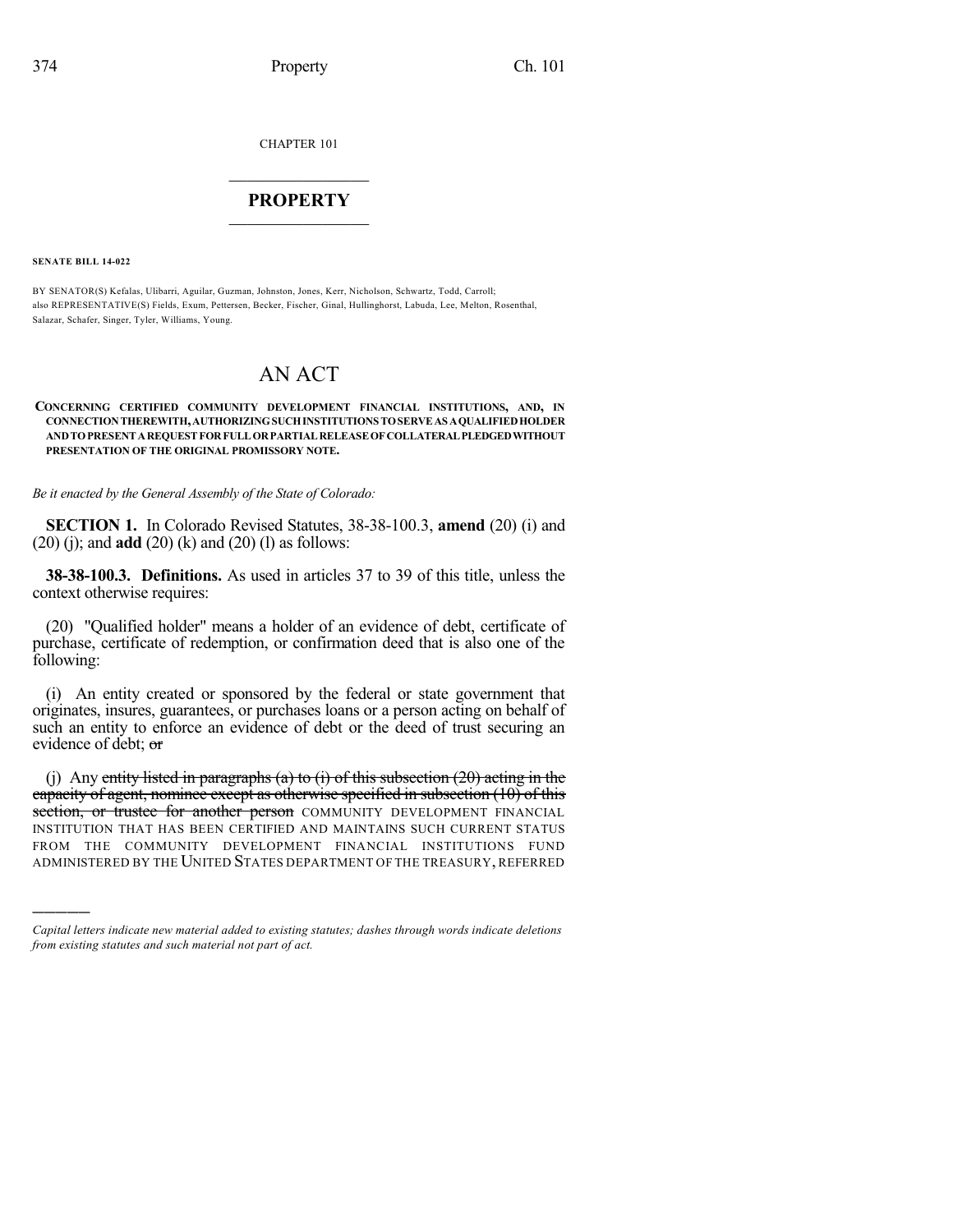## Ch. 101 Property 375

TO IN THIS SECTION AS THE "FUND". IN ORDER TO BE A QUALIFIED HOLDER UNDER THIS ARTICLE, THE COMMUNITY DEVELOPMENT FINANCIAL INSTITUTION MUST:

(I) BE A LEGAL ENTITY;

(II) HAVE A PRIMARY MISSION OF PROMOTING COMMUNITY DEVELOPMENT;

(III) BE A FINANCING ENTITY;

(IV) PRIMARILY SERVE ONE OR MORE TARGET MARKETS AS DEFINED BY THE FUND;

(V) PROMOTE DEVELOPMENT SERVICES IN CONJUNCTION WITH ITS FINANCING ACTIVITIES;

(VI) MAINTAIN ACCOUNTABILITY TO ITS DEFINED TARGET MARKET; AND

(VII) BE A NONGOVERNMENTAL ENTITY AND NOT BE UNDER THE CONTROL OF ANY GOVERNMENTAL ENTITY; EXCEPT THAT A TRIBAL GOVERNMENT IS EXEMPT FROM THE REQUIREMENTS OF THIS SUBPARAGRAPH (VII).

(k) ANY ENTITY WITH ACTIVE CERTIFICATION UNDER THE FUND THAT ORIGINATES, INSURES, GUARANTEES, OR PURCHASES LOANS OR A PERSON ACTING ON BEHALF OF SUCH AN ENTITY TO ENFORCE AN EVIDENCE OF DEBT OR THE DEED OF TRUST SECURING AN EVIDENCE OF DEBT; OR

(1) ANY ENTITY LISTED IN PARAGRAPHS  $(a)$  to  $(k)$  of this subsection  $(20)$ ACTING IN THE CAPACITY OF AGENT, NOMINEE EXCEPT AS OTHERWISE SPECIFIED IN SUBSECTION (10) OF THIS SECTION, OR TRUSTEE FOR ANOTHER PERSON.

**SECTION 2.** In Colorado Revised Statutes, 38-38-101, **amend** (2) (a) as follows:

**38-38-101. Holder of evidence of debt may electto foreclose.**(2) **Foreclosure byqualifiedholderwithout original evidence of debt, original or certifiedcopy of deed of trust, or proper indorsement.** (a) A qualified holder, whether acting for itself or as agent, nominee, or trustee under section  $38-38-100.3$  (20)(j) SECTION 38-38-100.3 (20), that elects to foreclose without the original evidence of debt pursuant to subparagraph (II) of paragraph (b) of subsection (1) of this section, or without the original recorded deed of trust or a certified copy thereof pursuant to subparagraph  $(II)$  of paragraph  $(c)$  of subsection  $(1)$  of this section, or without the proper indorsement or assignment of an evidence of debt under paragraph (b) of subsection (1) of this section shall, by operation of law, be deemed to have agreed to indemnify and defend any person liable for repayment of any portion of the original evidence of debt in the event that the original evidence of debt is presented for payment to the extent of any amount, other than the amount of a deficiency remaining under the evidence of debt after deducting the amount bid at sale, and any person who sustains a loss due to any title defect that results from reliance upon a sale at which the original evidence of debt was not presented. The indemnity granted by this subsection (2) shall be limited to actual economic loss suffered together with any court costs and reasonable attorney fees and costs incurred in